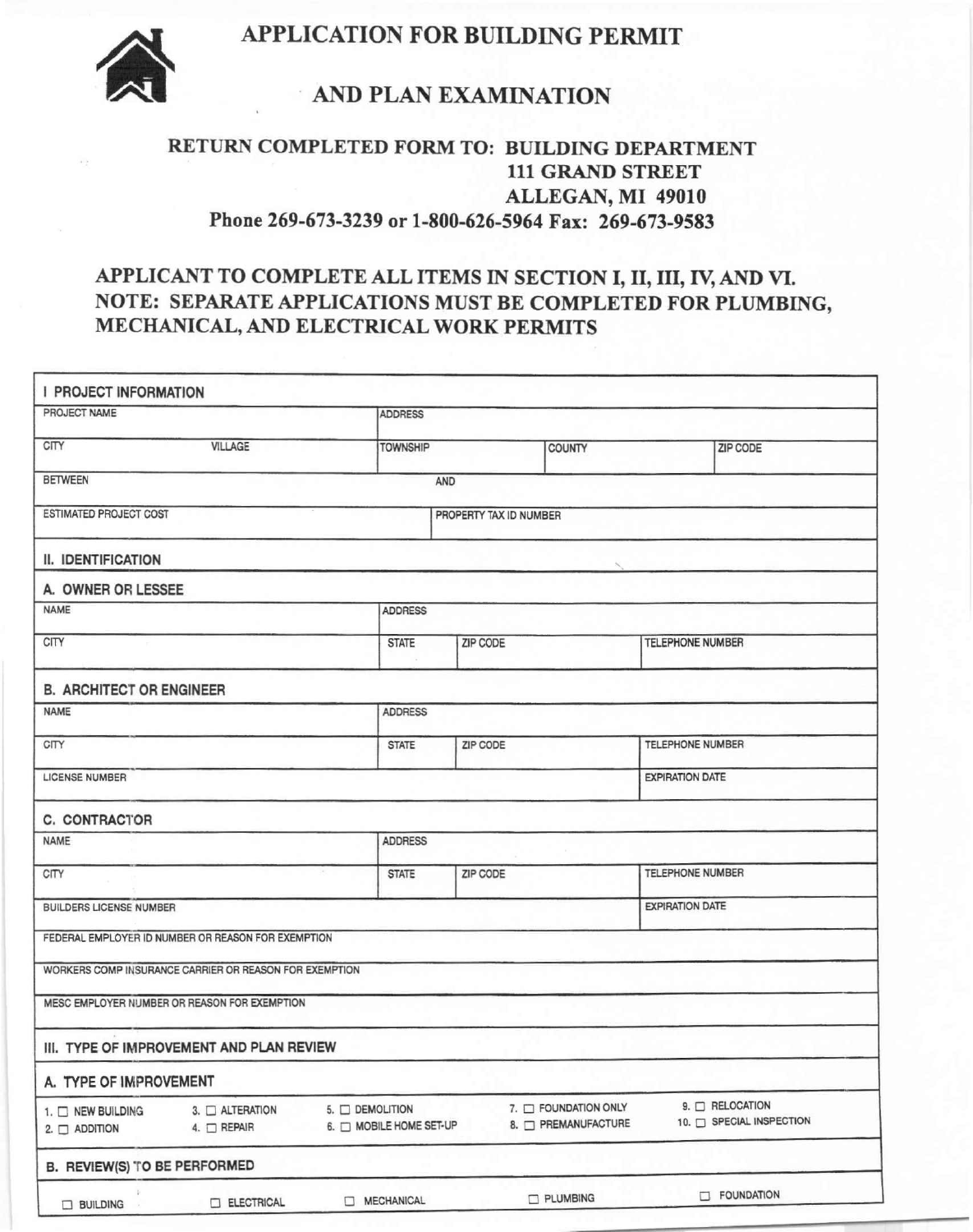| IV. PROPOSED USE OF BUILDING                 |                 |           |                             |                                |  |                                     |                                  |                 |
|----------------------------------------------|-----------------|-----------|-----------------------------|--------------------------------|--|-------------------------------------|----------------------------------|-----------------|
| A. RESIDENTIAL                               |                 |           |                             |                                |  |                                     |                                  |                 |
| 1. ONE FAMILY                                |                 |           | 3. HOTEL, MOTEL             | NO. OF UNITS                   |  |                                     | 5. DETACHED GARAGE               |                 |
| - 2<br>2. TWO OR MORE FAMILY<br>NO. OF UNITS |                 |           |                             | 4. TWO OR MORE FAMILY          |  |                                     | $6.$ $\Box$ OTHER                |                 |
| <b>B. NON-RESIDENTIAL</b>                    |                 |           |                             |                                |  |                                     |                                  |                 |
| 7. AMUSEMENT                                 |                 |           | 11. SERVICE STATION         |                                |  |                                     | 15. SCHOOL, LIBRARY, EDUCATIONAL |                 |
| 8. CHURCH, RELIGION                          |                 |           |                             | 12. HOSPITAL, INSTITUTIONAL    |  |                                     | 16. STORE, MERCANTILE            |                 |
| 9. O INDUSTRIAL<br>10. PARKING GARAGE        |                 |           | 14. PUBLIC UTILITY          | 13. OFFICE, BANK, PROFESSIONAL |  |                                     | 17. TANKS, TOWERS<br>18. OTHER   |                 |
| DESCRIBE IN DETAIL PROPOSED PROJECT AND USE: |                 |           |                             |                                |  |                                     |                                  |                 |
|                                              |                 |           |                             |                                |  |                                     |                                  |                 |
|                                              |                 |           |                             |                                |  |                                     |                                  |                 |
|                                              |                 |           |                             |                                |  |                                     |                                  |                 |
| V. SELECTED CHARACTERISTICS OF BUILDING      |                 |           |                             |                                |  |                                     |                                  |                 |
| A. PRINCIPAL TYPE OF FRAME                   |                 |           |                             |                                |  |                                     |                                  |                 |
| 1. O MASONRY, WALL BEARING                   | 2. O WOOD FRAME |           |                             | 3. STRUCTURAL STEEL            |  | 4. REINFORCED CONCRETE              |                                  | $5. \Box$ OTHER |
| <b>B. PRINCIPAL TYPE OF HEATING FUEL</b>     |                 |           |                             |                                |  |                                     |                                  |                 |
| $6. \Box$ GAS                                | $7. \Box$ OIL   |           |                             | 8. BLECTRICITY                 |  | $9. \Box$ COAL                      |                                  | 10. OTHER       |
| C. TYPE OF SEWAGE DISPOSAL                   |                 |           |                             |                                |  |                                     |                                  |                 |
| 11. PUBLIC OR PRIVATE COMPANY                |                 |           |                             |                                |  | 12. C SEPTIC SYSTEM                 |                                  |                 |
| D. TYPE OF WATER SUPPLY                      |                 |           |                             |                                |  |                                     |                                  |                 |
| 13. D PUBLIC OR PRIVATE COMPANY              |                 |           | 12. PRIVATE WELL OR CISTERN |                                |  |                                     |                                  |                 |
| E. TYPE OF MECHANICAL                        |                 |           |                             |                                |  |                                     |                                  |                 |
| 15. WILL THERE BE AIR CONDITIONING? 1 YES    |                 | $\Box$ NO |                             |                                |  | 16. WILL THERE BE FIRE SUPPRESSION? | <b>YES</b>                       | $\Box$ NO       |
| F. DIMENSIONS / DATA                         | <b>WIDTH</b>    |           |                             | <b>LENGTH</b>                  |  |                                     | <b>HEIGHT</b>                    |                 |
| 17. NUMBER OR STORIES                        |                 |           |                             | 21. FLOOR AREA:                |  | <b>EXISTING</b>                     | <b>ALTERATIONS</b>               | NEW             |
| 18. USE GROUP                                |                 |           |                             | <b>BASEMENT</b>                |  |                                     |                                  |                 |
| 19. CONST. TYPE                              |                 |           |                             | 1ST & 2ND FLOOR                |  |                                     |                                  |                 |
| 20. NO. OF OCCUPANTS                         |                 |           |                             | 3RD-10TH FLOOR                 |  |                                     |                                  |                 |
|                                              |                 |           |                             | 11TH - ABOVE                   |  |                                     |                                  |                 |
|                                              |                 |           |                             | <b>TOTAL AREA</b>              |  |                                     |                                  |                 |
| G. NUMBER OF OFF STREET PARKING SPACES       |                 |           |                             |                                |  |                                     |                                  |                 |
| 22. ENCLOSED                                 |                 |           |                             | 23. OUTDOORS                   |  |                                     |                                  |                 |
|                                              |                 |           |                             |                                |  |                                     |                                  |                 |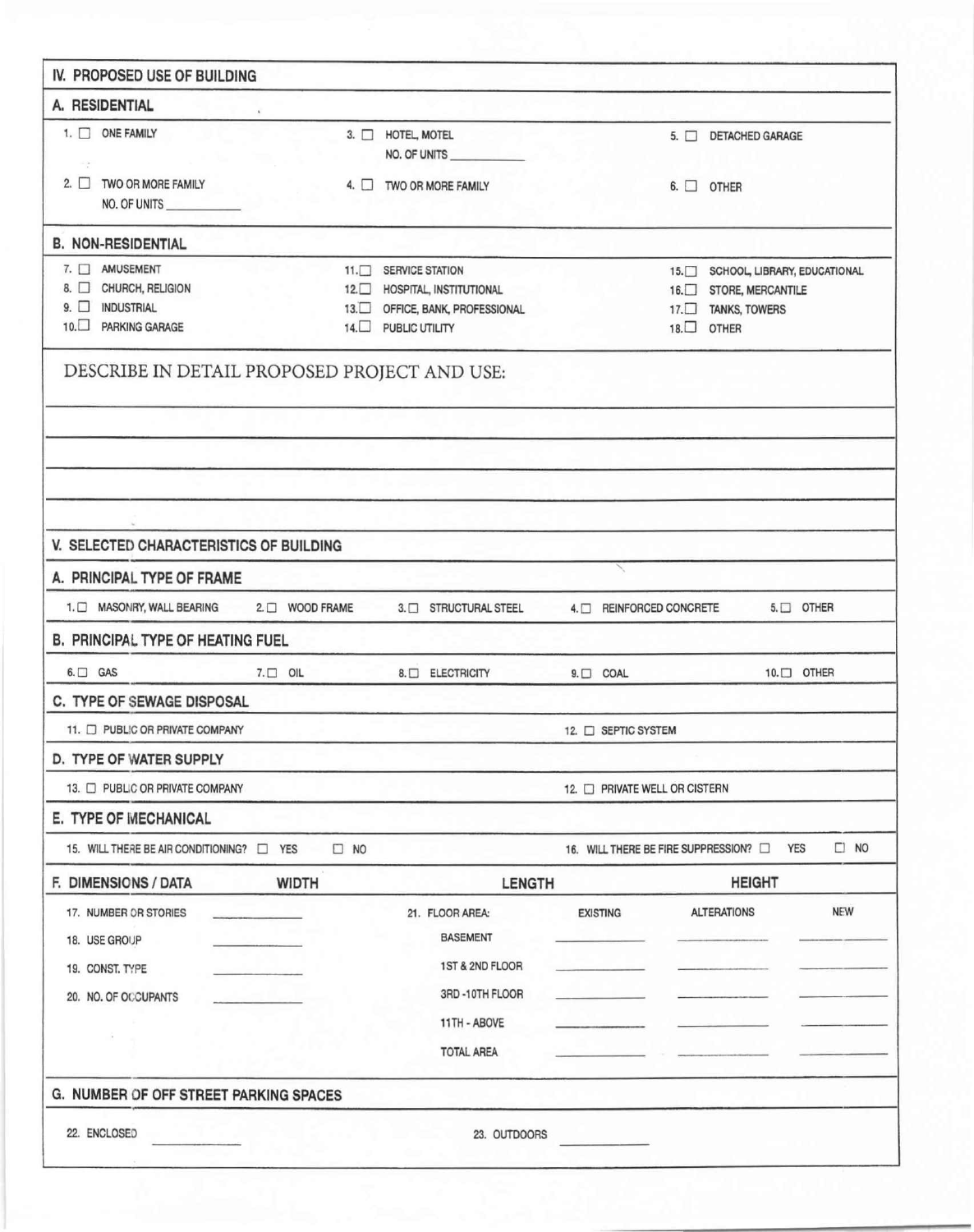VI. APPLICANT INFORMATION

NAME TELEPHONE NO.

ADDRESS THE STATE AND STATE AND STATE AND STATE AND STATE AND STATE AND STATE AND STATE AND STATE AND STATE AND STATE AND STATE AND STATE AND STATE AND STATE AND STATE AND STATE AND STATE AND STATE AND STATE AND STATE AND

FEDERAL I.D. NUMBER/SOCIAL SECURITY NUMBER

I HEREBY CERTIFY THAT THE PROPOSED WORK IS AUTHORIZED BY THE OWNER OF RECORD AND THAT I HAVE BEEN AUTHORIZED BY THE OWNER TO MAKE THIS APPLICATION AS HISIHER AUTHORIZED AGENT, AND WE AGREE TO CONFORM TO ALL APPLICABLE LAWS OF THE STATE OF MICHIGAN. ALL INFORMATION SUBMITTED ON THIS APPLICATION IS ACCURATE TO THE BEST OF MY KNOWLEDGE.

Section 23a of the state construction code act of 1972, 1972 PA 230, MCL 125, 1523A, prohibits a person from conspiring to circumvent the licensing requirements of this state relating to persons who are to perform work on a residential building or a residential structure. ViolatOrs of section 23a are subjected to civil fines.

SIGNATURE OF APPLICANT

PLAN REVIEW FEE ENCLOSED \$

BUILDING PERMIT FEE ENCLOSED \$

VII. BUILDING DEPARTMENT USE ONLY

|                                           | REQUIRED?                     | <b>APPROVED</b> | DATE | <b>NUMBER</b> | BY |
|-------------------------------------------|-------------------------------|-----------------|------|---------------|----|
| A - ZONING                                | $\Box$ YES $\Box$ NO          |                 |      |               |    |
| <b>B-FIRE DISTRICT</b>                    | $\Box$ YES $\Box$ NO          |                 |      |               |    |
| C - POLLUTION CONTROL                     | $\square$ NO<br>$\Box$ YES    |                 |      |               |    |
| <b>D - NOISE CONTROL</b>                  | $\Box$ YES<br>$\square$ NO    |                 |      |               |    |
| <b>E - SOIL EROSION</b>                   | $\Box$ YES<br>$\square$ NO    |                 |      |               |    |
| F - FLOOD ZONE                            | $\Box$ YES<br>$\square$ NO    |                 |      |               |    |
| <b>G - WATER SUPPLY</b>                   | $\Box$ YES<br>$\square$ NO    |                 |      |               |    |
| <b>H-SEPTIC SYSTEM</b>                    | $\square$ YES<br>$\square$ NO |                 |      |               |    |
| <b>I - VARIANCE GRANTED</b>               | $\Box$ YES<br>$\square$ NO    |                 |      |               |    |
| J - OTHER                                 | $\Box$ YES $\Box$ NO          |                 |      |               |    |
| VII. VALIDATION - FOR DEPARTMENT USE ONLY |                               |                 |      |               |    |
|                                           |                               |                 |      |               |    |
|                                           |                               |                 |      |               |    |
| SQUARE FEET                               |                               |                 |      |               |    |
| APPROVAL SIGNATURE                        |                               |                 |      |               |    |
| TITLE                                     |                               | DATE            |      |               |    |